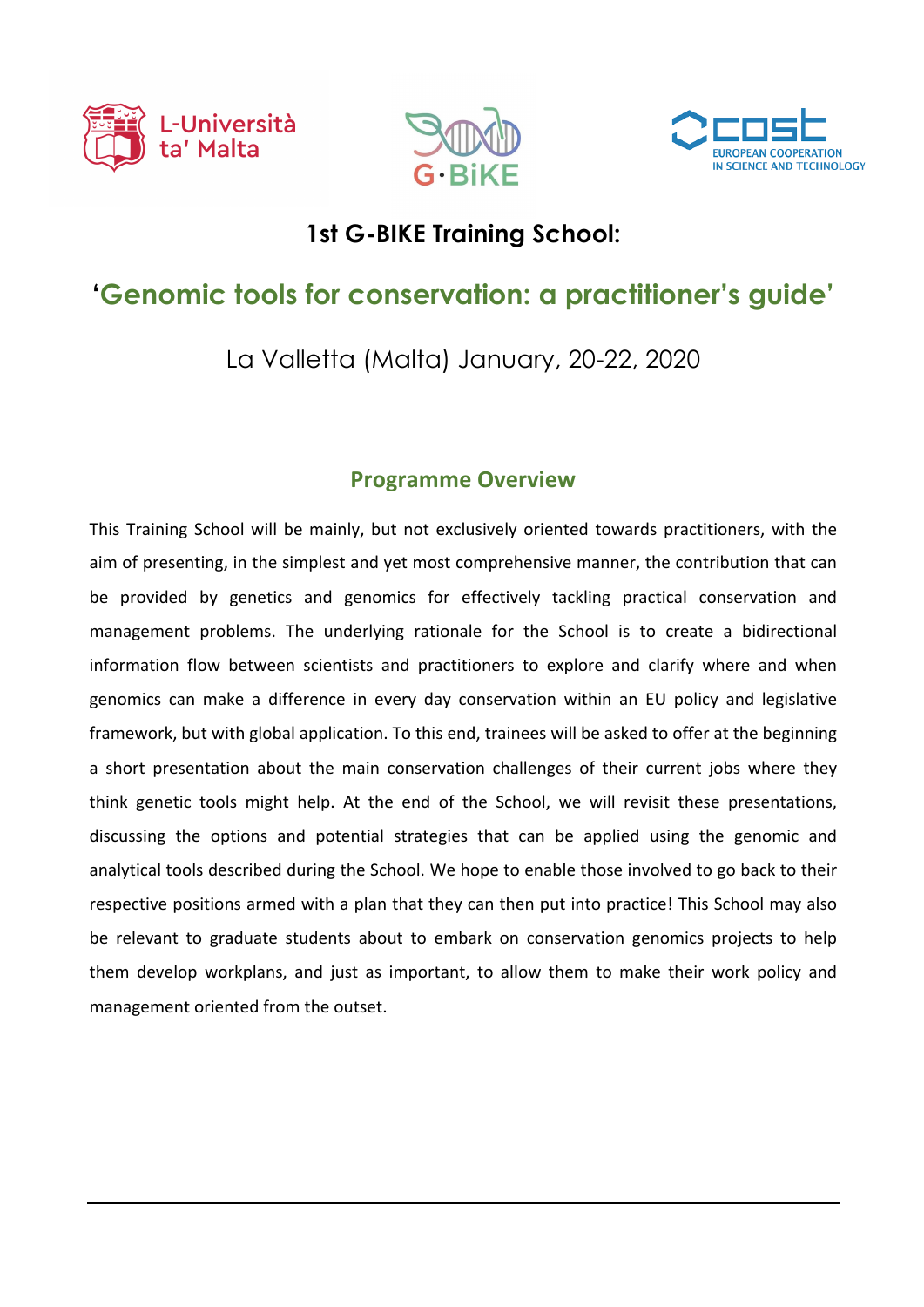## January, 20<sup>th</sup>

| 8:30-9:30   | School introduction:                                                                                                                         |
|-------------|----------------------------------------------------------------------------------------------------------------------------------------------|
|             | Cristiano Vernesi, Adriana Vella and all trainers                                                                                            |
| 9:30-10:30  | State-of-the-art of conservation genetics and genomics at the local, national<br>and EU scale:                                               |
|             | The development of genetics in conservation, with special emphasis on Europe<br><b>Mike Bruford</b>                                          |
| 10:30-11:00 | Coffee break                                                                                                                                 |
| 11:00-13:00 | Trainees' case studies                                                                                                                       |
| 13:00-14:00 | Lunch                                                                                                                                        |
| 14:00-16:00 | Conservation Genetics and Policy, the EU interplay perspective:                                                                              |
|             | Genetics and assessment of Favourable Conservation Status of two large<br>carnivore species in Sweden.<br>Per Sjogren-Gulve,                 |
|             | Conservation Policy in the EU: Red Lists, Directive Reports and other questions<br>where genetics might fit in<br><b>Margarida Fernandes</b> |
| 16:00-16:30 | Coffee break                                                                                                                                 |
| 16:30-18:00 | Where genetics can make a difference:                                                                                                        |
|             | Microsatellites: what are they and what can we use them for?<br><b>Josie Jackson</b>                                                         |
|             | How genomic technologies can be applied to conservation<br><b>Paul Hohenlohe</b>                                                             |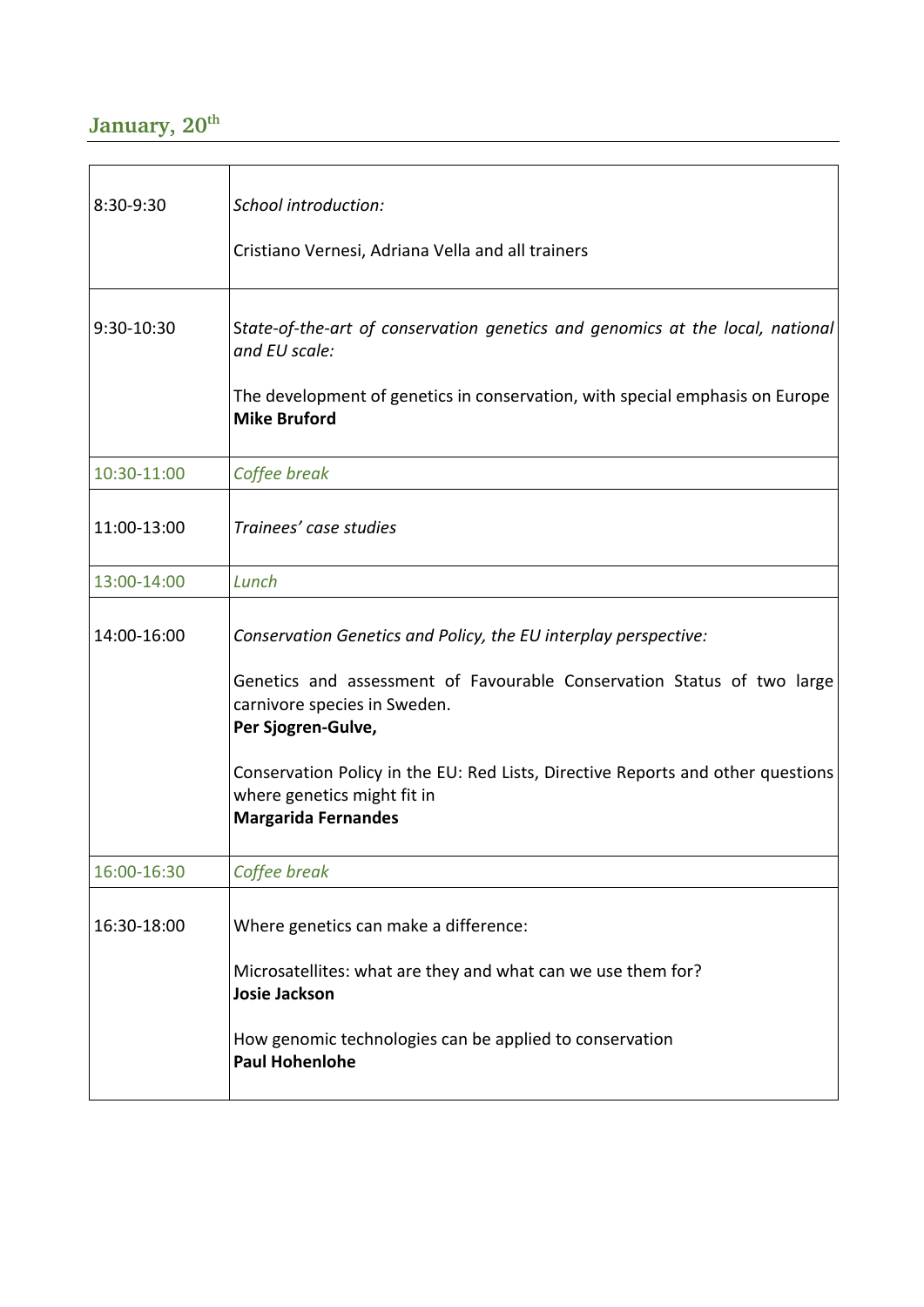| 8:30-10:30  | Where genetics can make a difference:<br>Genetic and genomic marker studies in natural populations of forest trees<br><b>Myriam Heuertz,</b><br>DNA Barcoding – Species identification for Conservation<br><b>Adriana Vella</b><br>Genetics and Genomics for fisheries management and Conservation<br><b>Noel Vella</b>                                                         |
|-------------|---------------------------------------------------------------------------------------------------------------------------------------------------------------------------------------------------------------------------------------------------------------------------------------------------------------------------------------------------------------------------------|
| 10:30-11:00 | Coffee break                                                                                                                                                                                                                                                                                                                                                                    |
| 11:00-13:00 | eDNA, its role in conservation biology<br><b>Cristiano Vernesi</b>                                                                                                                                                                                                                                                                                                              |
| 13:00-14:00 | Lunch                                                                                                                                                                                                                                                                                                                                                                           |
| 14:00-16:00 | Where genetics can make a difference: connectivity (marine and terrestrial),<br>admixture, invasive species management, population demography:<br>The effective population size $-$ potentials and concerns for genetic<br>conservation and monitoring.<br><b>Linda Laikre</b><br>Hybridization, introgression and admixture: from genetics to genomics.<br><b>Mike Bruford</b> |
| 16:00-16:30 | Coffee break                                                                                                                                                                                                                                                                                                                                                                    |
| 16:30-18:00 | Social event: Valletta tour and open air discussion                                                                                                                                                                                                                                                                                                                             |
| 20:00-22:00 | Social dinner including project discussions with trainers                                                                                                                                                                                                                                                                                                                       |